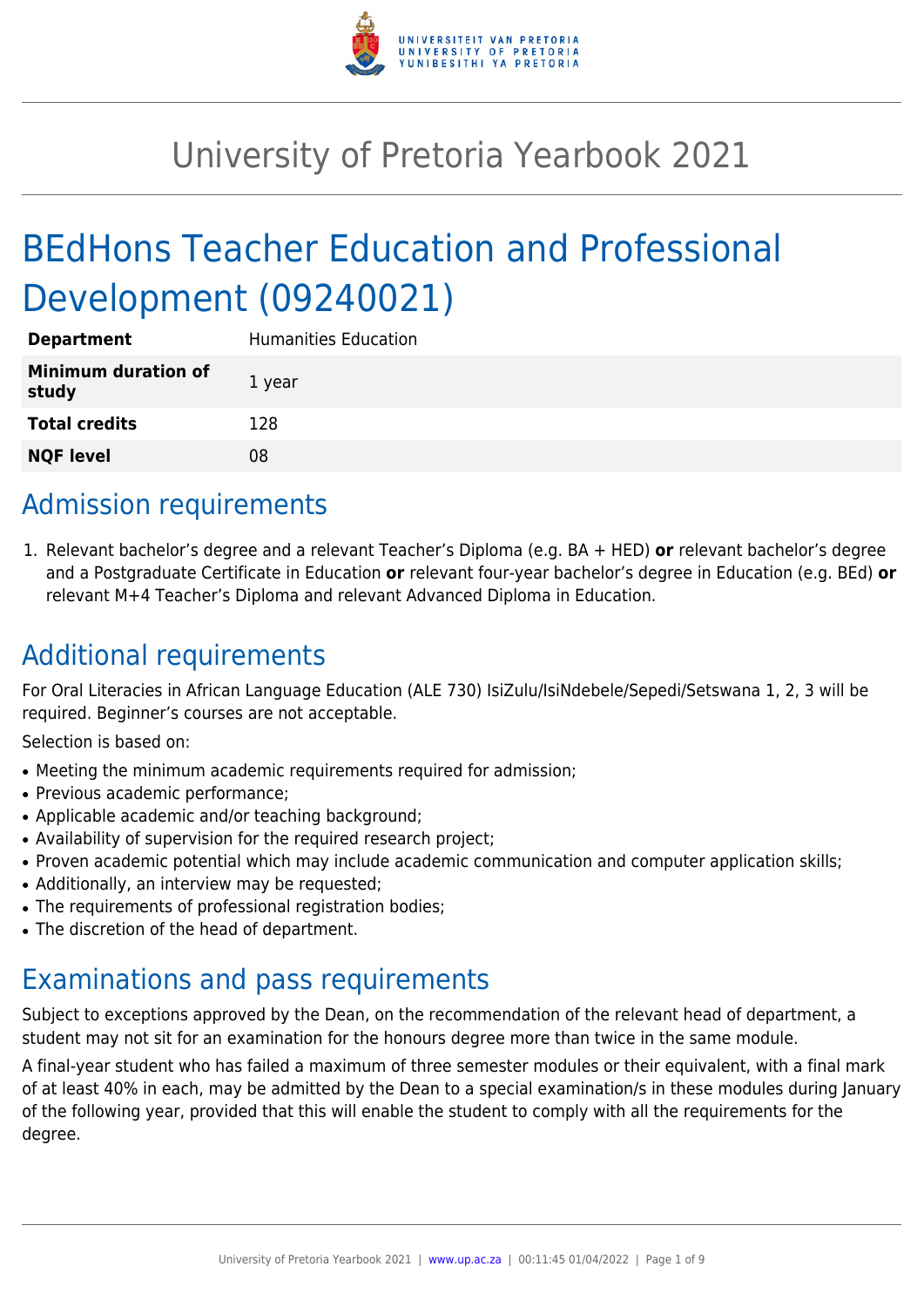

# Research information

A research project is compulsory and must be handed in for examination, as prescribed by the particular department.

# Pass with distinction

The degree is conferred with distinction on a student who has obtained an average of at least 75%, with a minimum of 70% in each module.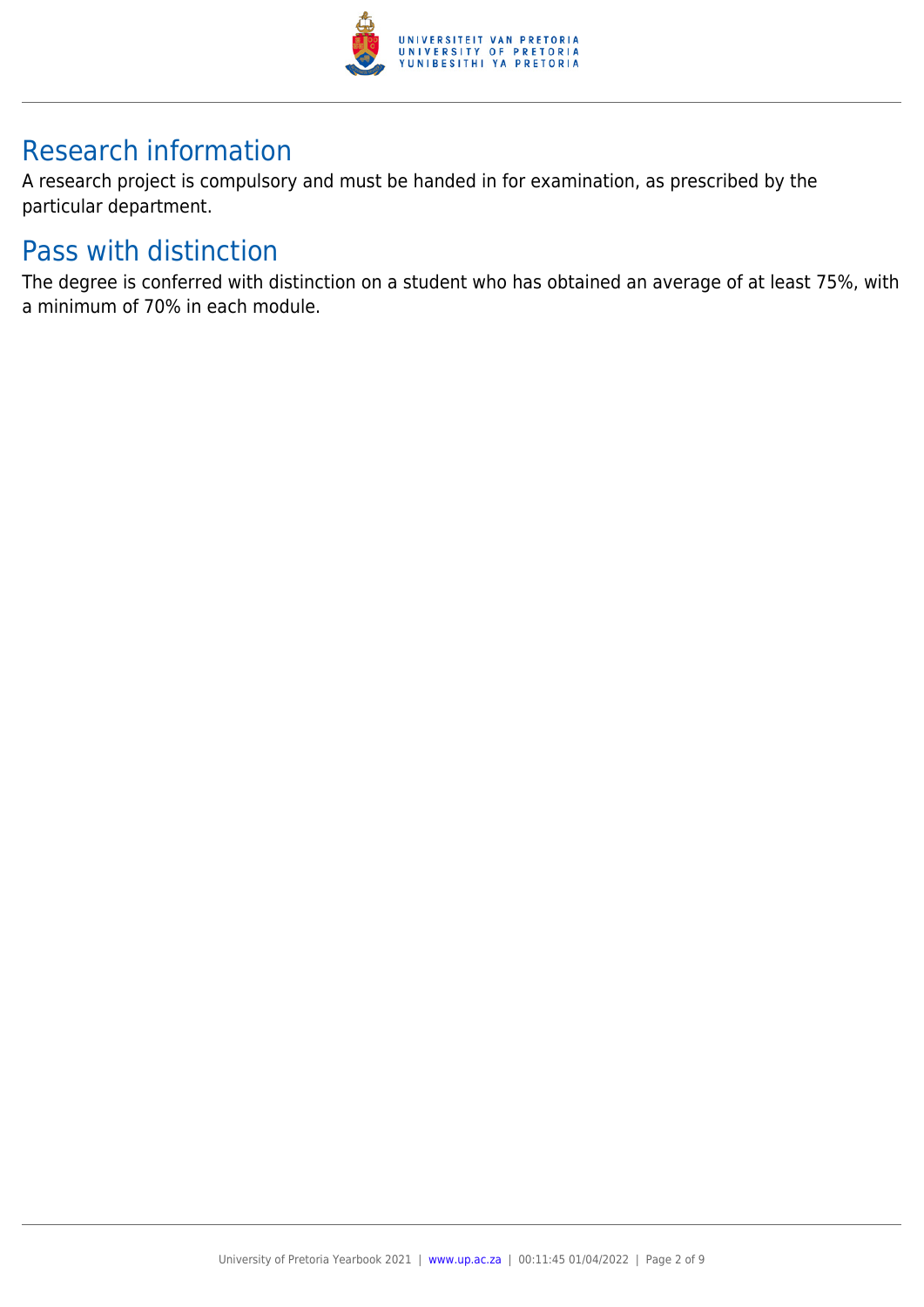

# Curriculum: Final year

**Minimum credits: 128**

# **Fundamental modules**

# **Part 2: Research report 780 (CDV 780)**

| <b>Module credits</b>         | 16.00                          |
|-------------------------------|--------------------------------|
| <b>NQF Level</b>              | 08                             |
| <b>Prerequisites</b>          | <b>NMQ 755</b>                 |
| <b>Language of tuition</b>    | Module is presented in English |
| <b>Department</b>             | <b>Humanities Education</b>    |
| <b>Period of presentation</b> | Semester 2                     |
|                               |                                |

#### **Module content**

Supervised research project of limited scope. Use qualitative and/or quantitative methods. Writing a short report.

## **Part 1: Research proposal 755 (NMQ 755)**

| <b>Module credits</b>         | 16.00                          |
|-------------------------------|--------------------------------|
| <b>NQF Level</b>              | 08                             |
| Language of tuition           | Module is presented in English |
| <b>Department</b>             | Humanities Education           |
| <b>Period of presentation</b> | Semester 1                     |

#### **Module content**

Guided literature research, formulation of a conceptual framework and development of a research proposal for a supervised research project of limited scope.

# **Core modules**

## **Assessment approaches and instruments 711 (API 711)**

| <b>Module credits</b>         | 16.00                                        |
|-------------------------------|----------------------------------------------|
| <b>NQF Level</b>              | 08                                           |
| <b>Prerequisites</b>          | No prerequisites.                            |
| Language of tuition           | Module is presented in English               |
| <b>Department</b>             | Science Mathematics and Technology Education |
| <b>Period of presentation</b> | Semester 2                                   |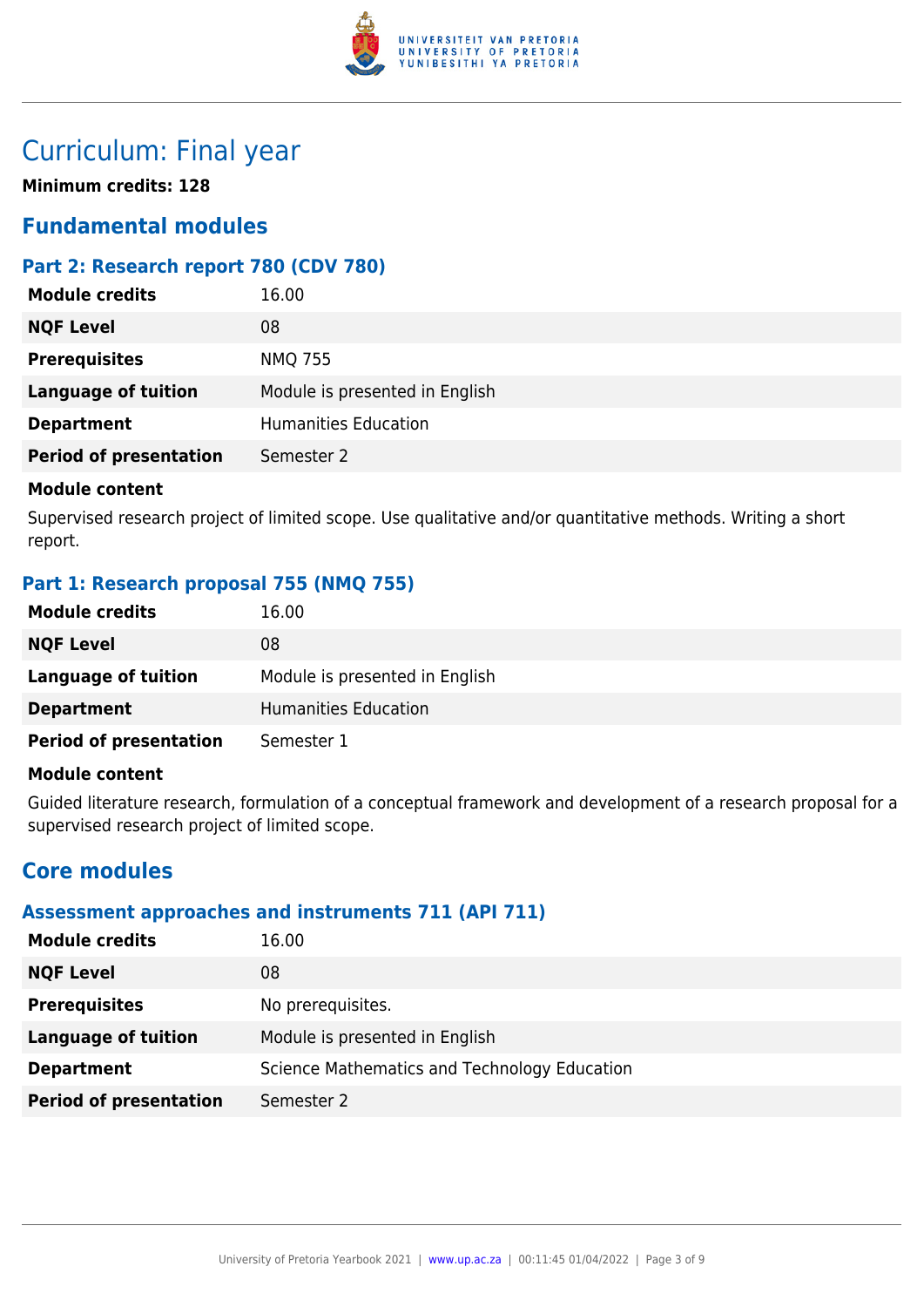

Foundations, principles and ethics of assessment practices. International trends. Quantitative and qualitative modes of assessment and appropriate instruments. Generating evidence for assessment. Assessment and quality assurance. Techniques of computer-based assessment.

## **Curriculum development 710 (CDD 710)**

| <b>Module credits</b>         | 16.00                                        |
|-------------------------------|----------------------------------------------|
| <b>NQF Level</b>              | 08                                           |
| <b>Prerequisites</b>          | No prerequisites.                            |
| <b>Language of tuition</b>    | Module is presented in English               |
| <b>Department</b>             | Science Mathematics and Technology Education |
| <b>Period of presentation</b> | Semester 1 or Semester 2                     |

#### **Module content**

Principles and foundations of curriculum/programme design and development. International and national models and trends in curriculum/programme development. Principles of outcomes-based programming in the SAQA context. Curriculum development models and instruments in action. Situation and task analysis needs assessment. Development. Dissemination. Implementation as a change process. Assessment and evaluation.

## **Philosophy and social imperatives of education 711 (EDS 711)**

| <b>Module credits</b>         | 16.00                          |
|-------------------------------|--------------------------------|
| <b>NQF Level</b>              | 08                             |
| <b>Prerequisites</b>          | No prerequisites.              |
| <b>Language of tuition</b>    | Module is presented in English |
| <b>Department</b>             | <b>Educational Psychology</b>  |
| <b>Period of presentation</b> | Semester 1                     |

#### **Module content**

Meta-theories in education. Empiricism; rational empiricism; critical rationalism; critical theory; phenomenology; hermeneutics; system theory; philosophies in education: traditional philosophies; indigenous (African) philosophies. The influence of modernism and postmodernism on education. Sociological imperatives for education. Theories of societal change and roles and values of education. Comparative perspectives on learning theories and their meaning for education.

#### **Educational research methodology 745 (NMQ 745)**

| <b>Module credits</b>         | 16.00                                        |
|-------------------------------|----------------------------------------------|
| <b>NQF Level</b>              | 08                                           |
| Language of tuition           | Module is presented in English               |
| <b>Department</b>             | Science Mathematics and Technology Education |
| <b>Period of presentation</b> | Semester 1                                   |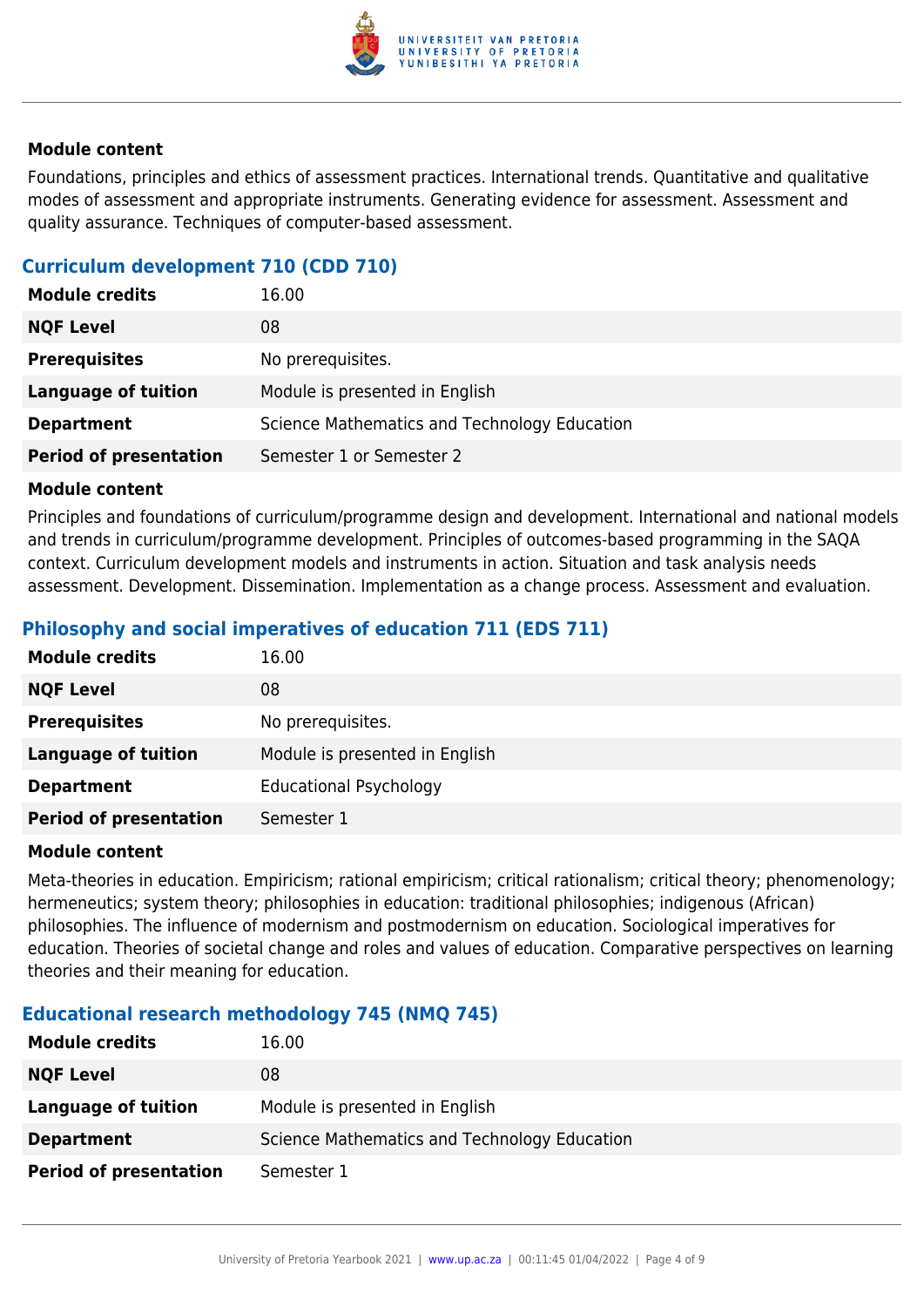

The nature of educational enquiry: contexts of research, research ethics, truth, rationality, subjectivity and objectivity; Quantitative and qualitative modes of enquiry, research designs and data collection techniques. Various approaches to qualitative research including case study research, historical research, ethnographic research, and action research. Basic concepts and principles of quantitative research. Statistical techniques in the educational research process. Survey methodology and questionnaire design. Classification and graphical representation of data. Descriptive measures. Statistical inference. Data-processing procedures. Parametric versus non-parametric tests. Some test statistics (e.g. F-Test and T-test). Formulating a research methodology for a limited project.

## **Professional development 710 (PFO 710)**

| <b>Module credits</b>         | 16.00                          |
|-------------------------------|--------------------------------|
| <b>NQF Level</b>              | 08                             |
| Language of tuition           | Module is presented in English |
| <b>Department</b>             | Humanities Education           |
| <b>Period of presentation</b> | Semester 2                     |

#### **Module content**

Professional development as educator to optimise independence, interdependence, and self-renewal. Implementing principles of personal vision, personal leadership, personal management, interpersonal leadership, creative cooperation, and balanced self-renewal through action research.

# **Elective modules**

#### **Oral Literacies in African Language Education 730 (ALE 730)**

| <b>Module credits</b>         | 16.00                                                                       |
|-------------------------------|-----------------------------------------------------------------------------|
| <b>NQF Level</b>              | 08                                                                          |
| <b>Prerequisites</b>          | IsiZulu/IsiNdebele/Sepedi/Setswana 1, 2, 3 (Beginners courses not accepted) |
| <b>Contact time</b>           | 7 lectures                                                                  |
| <b>Language of tuition</b>    | IsiZulu/IsiNdebele/Sepedi/Setswana                                          |
| <b>Department</b>             | <b>Humanities Education</b>                                                 |
| <b>Period of presentation</b> | Semester 1 or Semester 2                                                    |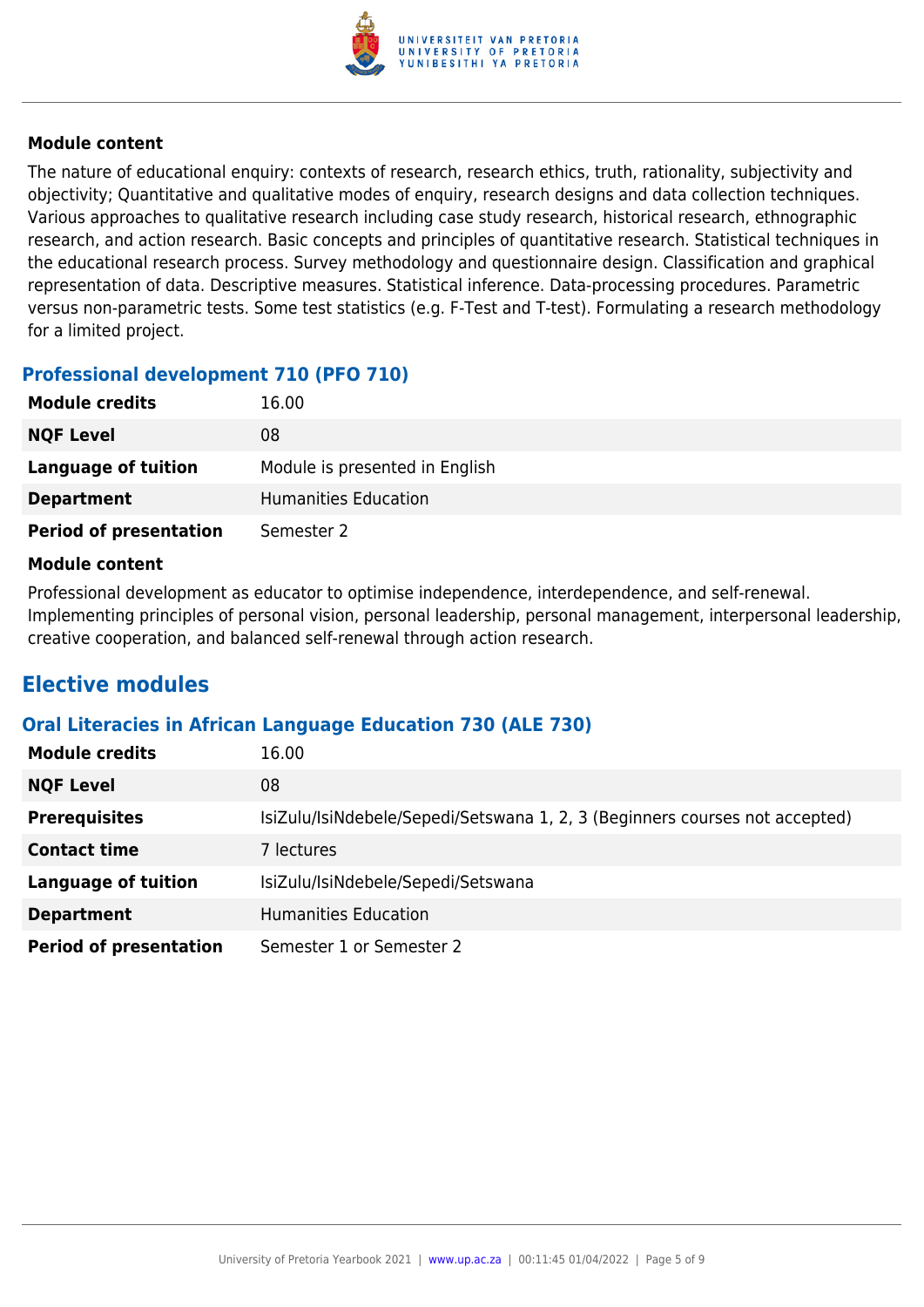

The aim of this postgraduate module is to equip students with the advanced pedagogical knowledge and research in oral literacies in African languages. This includes among others students' conceptualisation of issues dealing with language planning and policies, literacy in African oral literature, conceptualisation of ideas to promote and intellectualise African languages to suit the demands of modern learners. The significance of this module will be to:

- provide the students with the knowledge that oral traditional literacy is fundamental to one's identity and provides a sense of community and personal value
- give students a platform to be able to explore the historical development of orality as the core and foundation of African literature
- fully understand the nature of African literature and its genres
- appreciate its value and contribution to modern society and the morality it brings to the community or nation.

# **Creative Arts Education 730 (CAE 730)**

| <b>Module credits</b>         | 16.00                          |
|-------------------------------|--------------------------------|
| <b>NQF Level</b>              | 08                             |
| <b>Prerequisites</b>          | No prerequisites.              |
| <b>Contact time</b>           | 7 lectures                     |
| <b>Language of tuition</b>    | Module is presented in English |
| <b>Department</b>             | <b>Humanities Education</b>    |
| <b>Period of presentation</b> | Semester 1 or Semester 2       |

#### **Module content**

The module aims to equip and develop research scholarship on interdisciplinary Creative Arts Education. Critical investigations and analysis of policy documents and existing practices will encompass formal, informal and nonformal contexts of integrated Creative Arts Education. The exploration to work academically and determining theoretical underpinnings towards the transformation of an interdisciplinary Creative Arts Education in an everchanging local and global post-colonial research society is developed. This will include processing new information and developing critical analytical thoughts about the engagement with research that are central to Creative Arts education.

#### **Diversity in education 720 (EDI 720)**

| <b>Module credits</b>         | 16.00                          |
|-------------------------------|--------------------------------|
| <b>NQF Level</b>              | 08                             |
| <b>Prerequisites</b>          | No prerequisites.              |
| <b>Language of tuition</b>    | Module is presented in English |
| <b>Department</b>             | <b>Humanities Education</b>    |
| <b>Period of presentation</b> | Semester 1                     |
|                               |                                |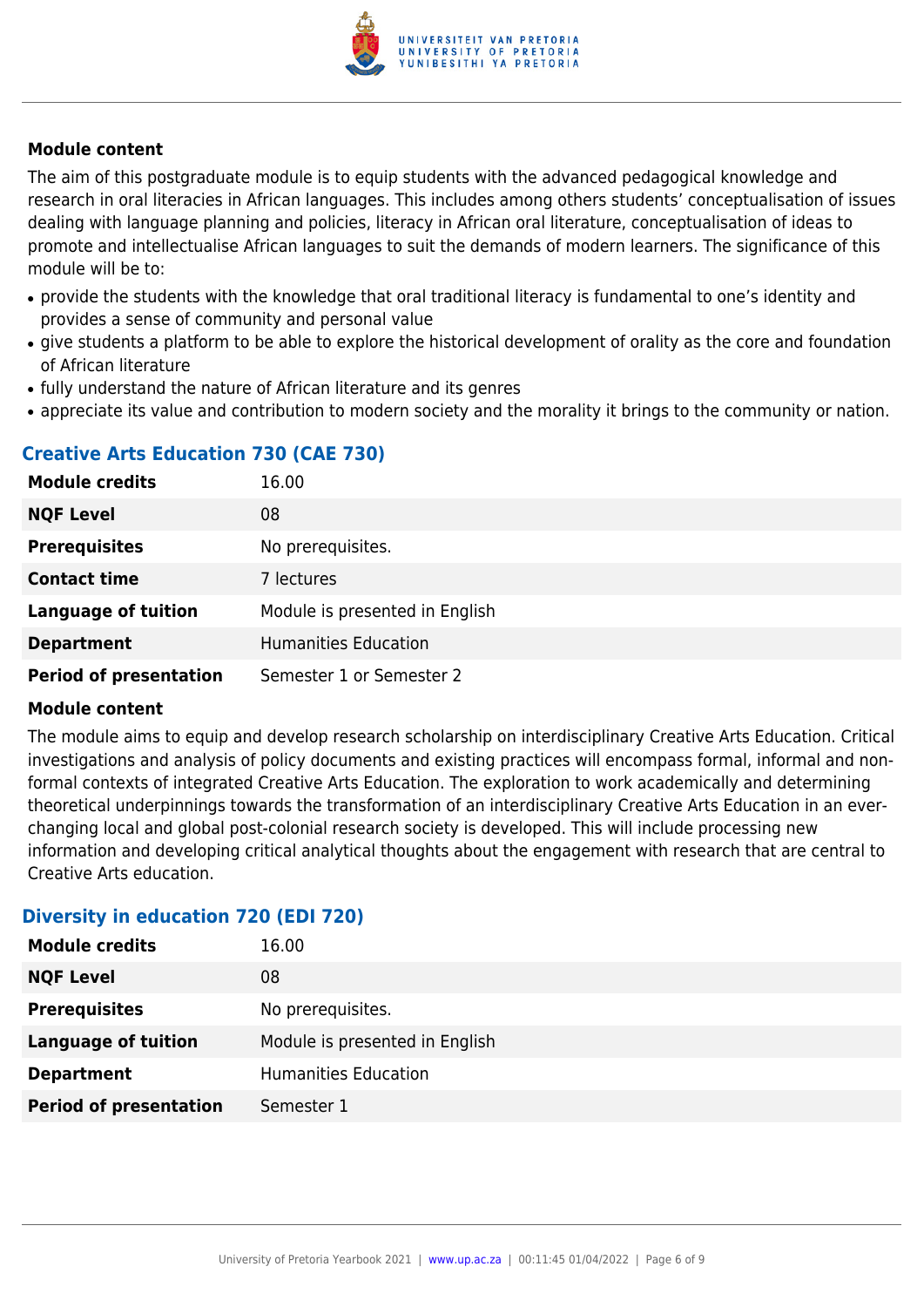

Visions of education for a multicultural society strive for equity of opportunity to learn, largely through the convergence of three practices: heterogeneous grouping, highly interactive instruction that appeals to a wide variety of learning styles, and inclusive curricula. A constructivist understanding of education, in which learners are active architects of meaning, permeates this collaborative vision of education. From a multicultural perspective, all students should receive an education that continuously affirms human diversity; one that embraces the history and culture of all racial groups and that teaches people to take charge of their own destinies.

# **Gender in education 730 (GEE 730)**

| <b>Module credits</b>         | 16.00                          |
|-------------------------------|--------------------------------|
| <b>NQF Level</b>              | 08                             |
| <b>Prerequisites</b>          | No prerequisites.              |
| Language of tuition           | Module is presented in English |
| <b>Department</b>             | <b>Humanities Education</b>    |
| <b>Period of presentation</b> | Semester 1 or Semester 2       |

#### **Module content**

This module is informed by a commitment to gender equality and gender justice. It explores the concept of gender in various educational settings. It entails the intersecting relationships between gender, curriculum and identity by including related topics such as feminism and its origins, masculinity and femininity in the classroom and LGBTI issues in education among other. The module further explores topics such as gendered relationships between dominant and marginalised subjects, gender curriculum and young children as well as sexuality and the curriculum. It aims to develop a gendered awareness of how the curriculum operates in terms of curricula policies, classroom practices and materials and how this influences the construction of gendered identities.

## **Perspectives in Geography Education 730 (GEO 730)**

| <b>Module credits</b>         | 16.00                          |
|-------------------------------|--------------------------------|
| <b>NQF Level</b>              | 08                             |
| <b>Prerequisites</b>          | No prerequisites.              |
| <b>Contact time</b>           | 7 lectures                     |
| <b>Language of tuition</b>    | Module is presented in English |
| <b>Department</b>             | <b>Humanities Education</b>    |
| <b>Period of presentation</b> | Semester 1 or Semester 2       |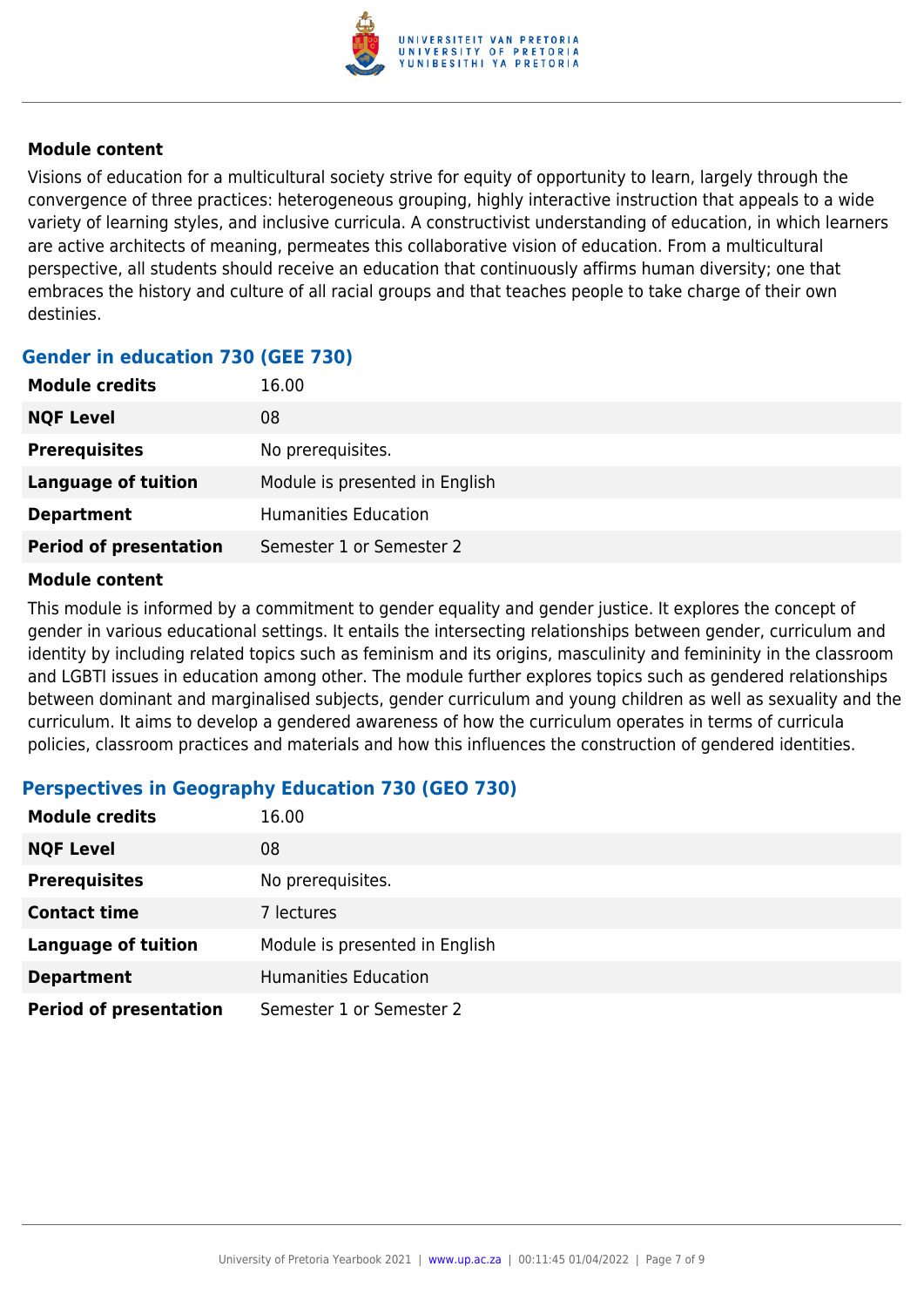

This module is informed by a commitment to greater depth of Pedagogical Content Knowledge (PCK) in Geography Education. It explores the concept of PCK, and how PCK can be developed amongst Geography Teachers, to make Geography teaching and learning more effective. The module also examines 'alternate' conceptions and misconceptions in Geography; and how a stronger and more well developed PCK can empower teachers to become 'Master Teachers' of Geography. A special emphasis on the importance and value of Graphicacy and Spatial Thinking (and Spatial Technologies) will be applied to the teaching approach of this module, for Geography Education. In the process, various methodologies, policies, the CAPS document and assessment practices in more effectively teaching Geography will be unpacked, researched and explored.

#### **History education 730 (HIE 730)**

| <b>Module credits</b>         | 16.00                          |
|-------------------------------|--------------------------------|
| <b>NQF Level</b>              | 08                             |
| <b>Prerequisites</b>          | No prerequisites.              |
| <b>Language of tuition</b>    | Module is presented in English |
| <b>Department</b>             | <b>Humanities Education</b>    |
| <b>Period of presentation</b> | Semester 1 or Semester 2       |

#### **Module content**

The module aims to examine and debate the nature of African History and how it manifests itself within African and non-African school contexts. Selected issues related to the teaching of African History such as Eurocentrism; African scepticism; Gender; Racism; African indigenous historical knowledge; postcolonialism; decolonisation and the nature of historical evidence on Africa will be engaged with. In the process methodologies, policies and theories to teach African History effectively will be explored.

## **Multi-literacies 730 (JGL 730)**

| <b>Module credits</b>         | 16.00                                                        |
|-------------------------------|--------------------------------------------------------------|
| <b>NQF Level</b>              | 08                                                           |
| <b>Prerequisites</b>          | Any undergraduate equivalent language and/or literacy module |
| <b>Contact time</b>           | 7 lectures                                                   |
| <b>Language of tuition</b>    | Module is presented in English                               |
| <b>Department</b>             | <b>Humanities Education</b>                                  |
| <b>Period of presentation</b> | Semester 1 or Semester 2                                     |

#### **Module content**

This module introduces the concepts of multi-literacies and multimodality highlighting the importance of these when teaching learners from diverse linguistic and cultural communities. The topics dealt with in this module should not be seen in isolation but are interrelated and are applicable to teaching in the global classroom. Topics include, among others, language and literacies; language acquisition theories; current language policies; the multilingual classroom; English as a lingua franca; World Englishes; globalisation and school and social literacies. The student is expected to design appropriate applications of various concepts in innovative classroom practices that reflect an advanced knowledge of key South African texts, policies and issues as addressed in this module.